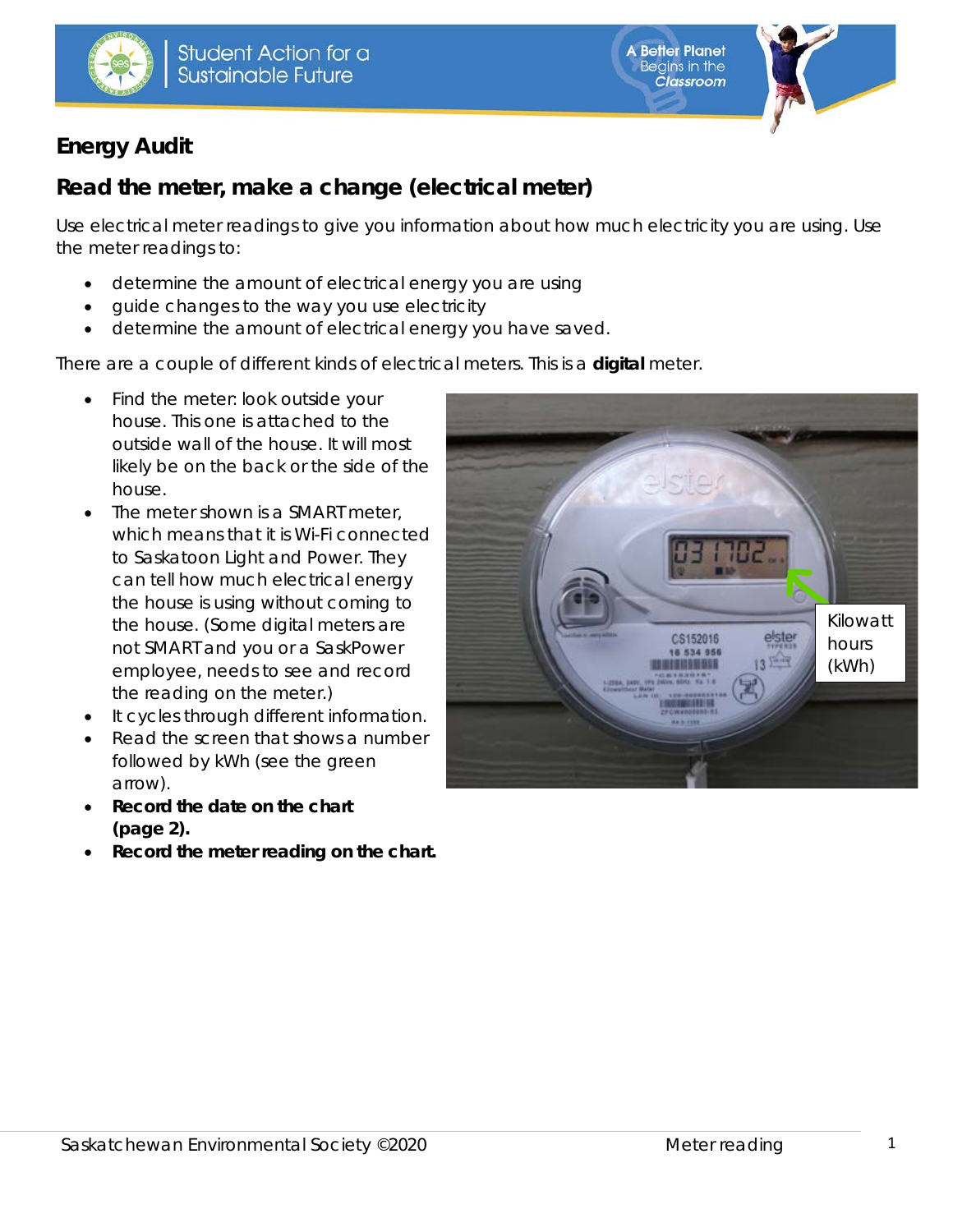



| <b>ELECTRICAL Digital Meter Readings</b>                                     |                                                                                           |               |  |  |  |  |  |
|------------------------------------------------------------------------------|-------------------------------------------------------------------------------------------|---------------|--|--|--|--|--|
|                                                                              | Date                                                                                      | Reading (kWh) |  |  |  |  |  |
| example                                                                      | Dec 18, 2019<br><u>and</u> the state                                                      | 31702         |  |  |  |  |  |
| Reading 1                                                                    |                                                                                           |               |  |  |  |  |  |
|                                                                              |                                                                                           |               |  |  |  |  |  |
| Reading 2, one week later                                                    |                                                                                           |               |  |  |  |  |  |
|                                                                              |                                                                                           |               |  |  |  |  |  |
|                                                                              |                                                                                           |               |  |  |  |  |  |
|                                                                              | Make a change                                                                             |               |  |  |  |  |  |
|                                                                              |                                                                                           |               |  |  |  |  |  |
| Reading 3, one week later                                                    |                                                                                           |               |  |  |  |  |  |
|                                                                              |                                                                                           |               |  |  |  |  |  |
|                                                                              |                                                                                           |               |  |  |  |  |  |
| Pre-audit electrical energy                                                  |                                                                                           |               |  |  |  |  |  |
|                                                                              |                                                                                           |               |  |  |  |  |  |
| Reading 2: _____________ - Reading 1: ____________ = ______________ kWh used |                                                                                           |               |  |  |  |  |  |
|                                                                              |                                                                                           |               |  |  |  |  |  |
| Post-audit electrical energy                                                 |                                                                                           |               |  |  |  |  |  |
|                                                                              |                                                                                           |               |  |  |  |  |  |
|                                                                              | Reading 3: _____________ - Reading 2: _____________= ________________ kWh used            |               |  |  |  |  |  |
|                                                                              |                                                                                           |               |  |  |  |  |  |
|                                                                              |                                                                                           |               |  |  |  |  |  |
| Electrical energy savings                                                    |                                                                                           |               |  |  |  |  |  |
|                                                                              | Pre-audit kWh: ____________ - Post-audit kWh: ___________ = ___________________ kWh saved |               |  |  |  |  |  |
|                                                                              |                                                                                           |               |  |  |  |  |  |
|                                                                              |                                                                                           |               |  |  |  |  |  |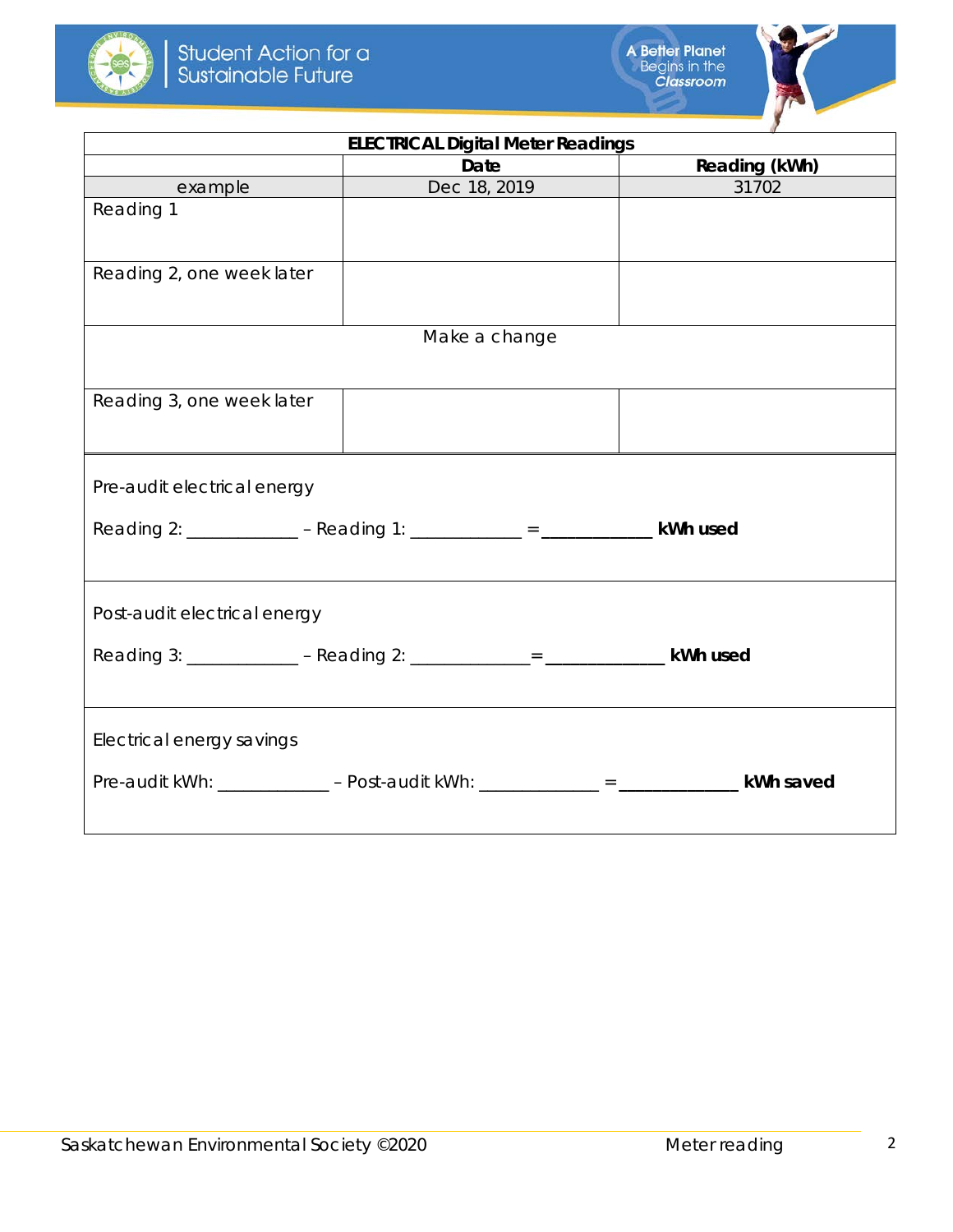

**Better Planet** Begins in the<br>Classroom

This is a **dial** meter.

- Find the meter: look outside your house. This one is attached to the outside wall of the house. It will most likely be on the back or side of the house.
- This is a not a SMART meter. You, or a SaskPower employee, needs to see and record the reading on the meter.
- **Record the date on the chart (page 4).**
- **Record the meter reading on the chart working from left to right.**
- **If the dial is between two numbers, use the lower number.**



#### **Using data from the charts**

Use the readings to help you track electrical energy use and electrical energy reduction.

Readings 1 and 2 allow you to see how much electrical energy has been used over a one-week period.

• Subtract reading 1 from reading 2 to find the electrical energy used, for one week, in kilowatt hours (kWh). This is the pre-audit. It gives you the electrical energy used before the change.

Make a change. Use less electrical energy for one week. Here are a few ways to do that:

- Turn out lights and turn off devices when they aren't being used.
- Use fewer devices or use them for less time.
- *Optional:* Record the ways you used less electricity in the chart on page 5.

Take the 3<sup>rd</sup> reading.

• Subtract reading 2 from reading 3 to find the electrical energy used, for one week, in kilowatt hours (kWh). This is the post-audit. It gives you the electrical energy reduced by the change.

How much did you reduce electrical energy use?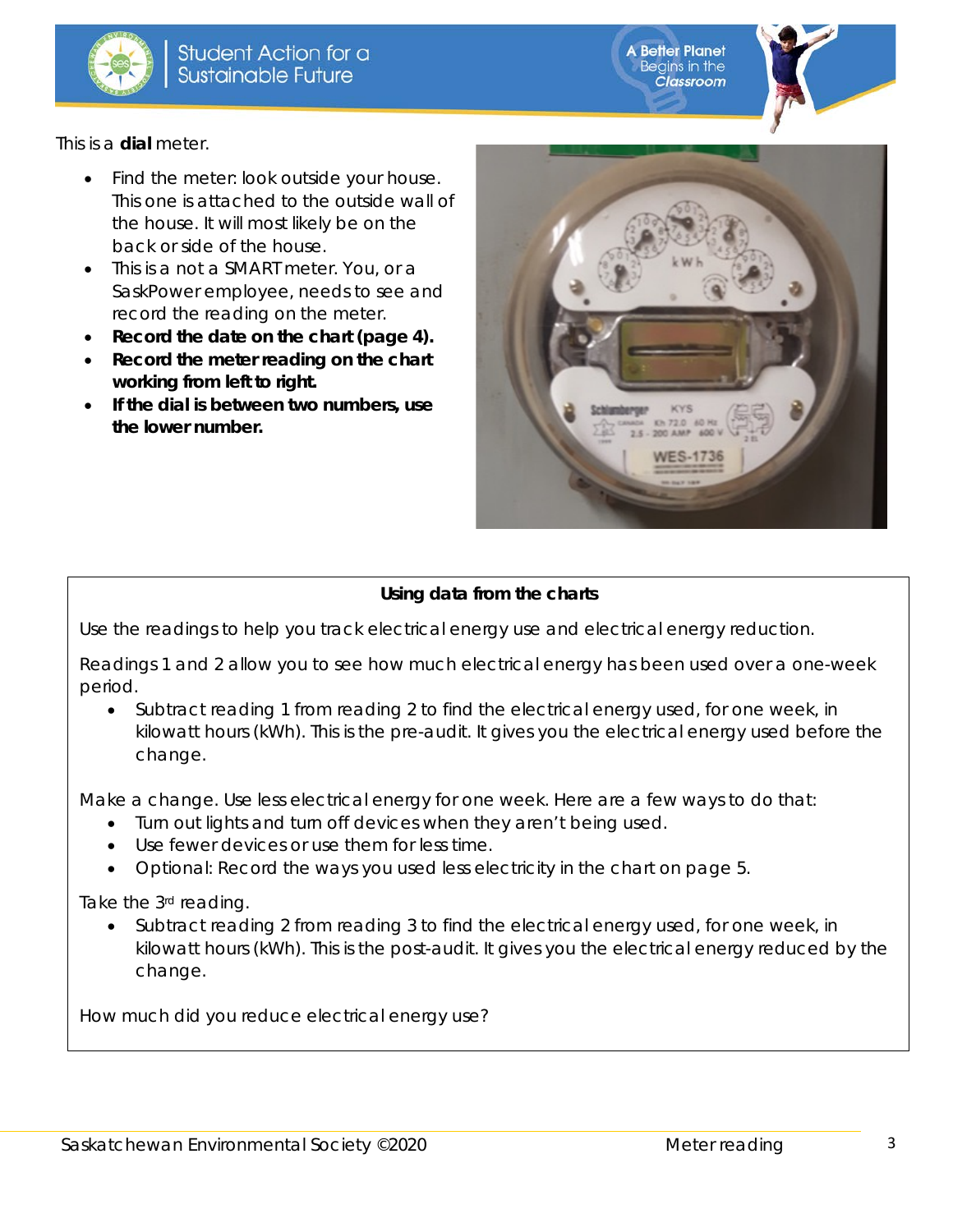



| <b>ELECTRICAL Dial Meter Readings</b>                                                      |              |                      |           |                |      |      |                  |
|--------------------------------------------------------------------------------------------|--------------|----------------------|-----------|----------------|------|------|------------------|
|                                                                                            | <b>Date</b>  | <b>Dial readings</b> |           |                |      |      | Reading<br>(kWh) |
|                                                                                            |              | ten<br>thousands     | thousands | hundreds       | tens | ones |                  |
| example                                                                                    | Dec 18, 2019 | $\overline{4}$<br>5  |           | $\overline{7}$ | 9    | 6    | 54796            |
| Reading 1                                                                                  |              |                      |           |                |      |      |                  |
| Reading 2,<br>one week<br>later                                                            |              |                      |           |                |      |      |                  |
| Make a change                                                                              |              |                      |           |                |      |      |                  |
| Reading 3,<br>one week<br>later                                                            |              |                      |           |                |      |      |                  |
| Pre-audit electrical energy                                                                |              |                      |           |                |      |      |                  |
|                                                                                            |              |                      |           |                |      |      |                  |
| Post-audit electrical energy                                                               |              |                      |           |                |      |      |                  |
| Reading 3: _______________ - Reading 2: ______________ = _________________ kWh used        |              |                      |           |                |      |      |                  |
| Electrical energy savings                                                                  |              |                      |           |                |      |      |                  |
| Pre-audit kWh: _____________ - Post-audit kWh: _____________ = _________________ kWh saved |              |                      |           |                |      |      |                  |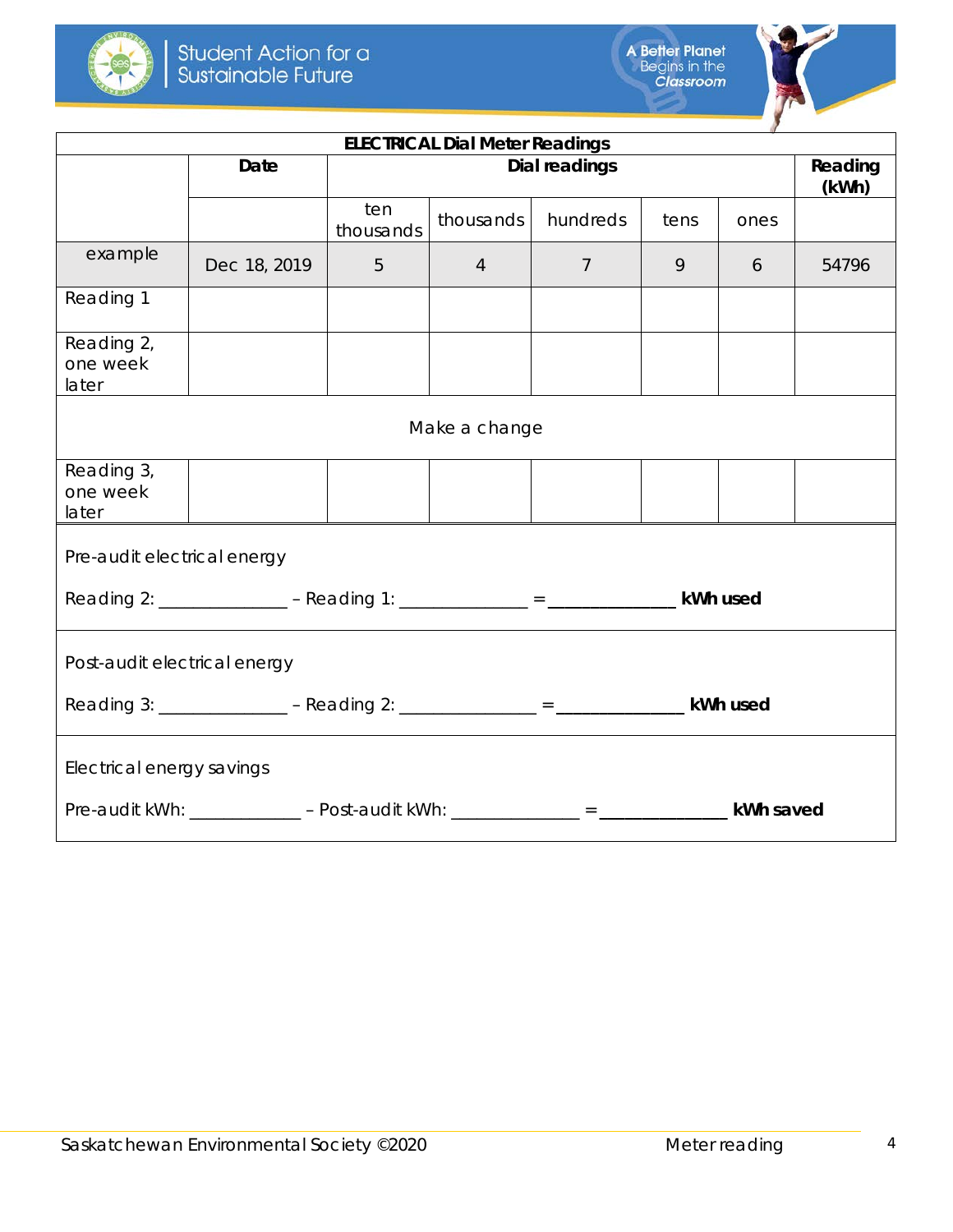





| Day/date  | How I reduced electricity use | Student: |
|-----------|-------------------------------|----------|
| Monday    |                               |          |
| Tuesday   |                               |          |
| Wednesday |                               |          |
| Thursday  |                               |          |
| Friday    |                               |          |
| Saturday  |                               |          |
| Sunday    |                               |          |
|           |                               |          |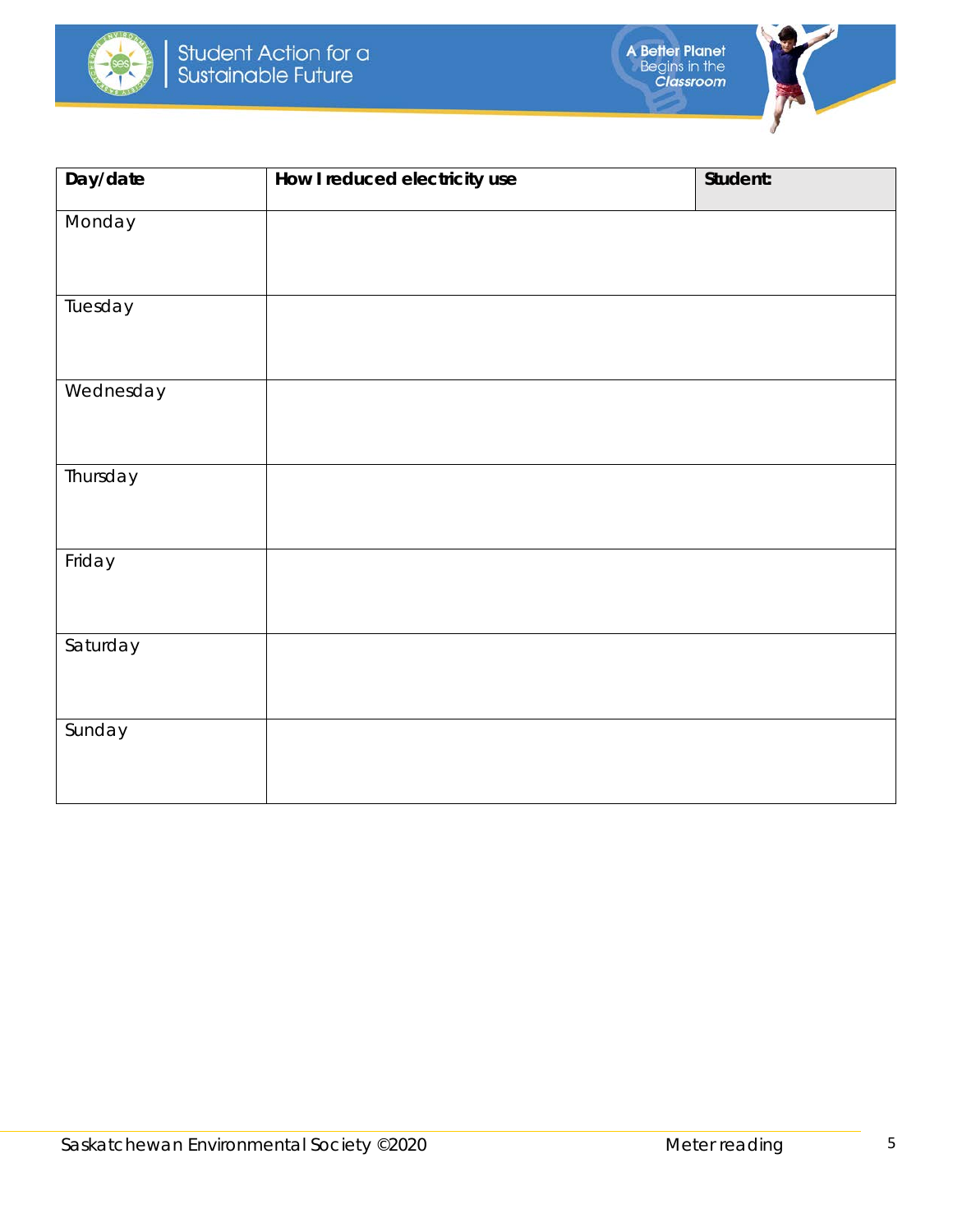





### **Water Audit**

## **Read the meter, make a change (water meter)**

Use water meter readings to give you information about how much water you are using. Use the meter readings to:

- determine the amount of water you are using
- guide changes to the way you use water
- determine the amount of water you have saved.

There are a couple of different kinds of water meters. This is a **digital** meter.

- Find the meter: look inside your house. This one is in the basement. The meter will be near the front of your house and may be in a closet or storage room.
- This one is a SMART meter, which means that it is Wi-Fi connected to the City of Saskatoon. They can tell how much water the house is using without coming into the house.
- **Record the date on the chart (page 7).**
- **Record the meter reading.**





For this meter the water is measured in cubic meters (m<sup>3</sup>). Check whether yours is measured in  $m<sup>3</sup>$  or ft<sup>3</sup>.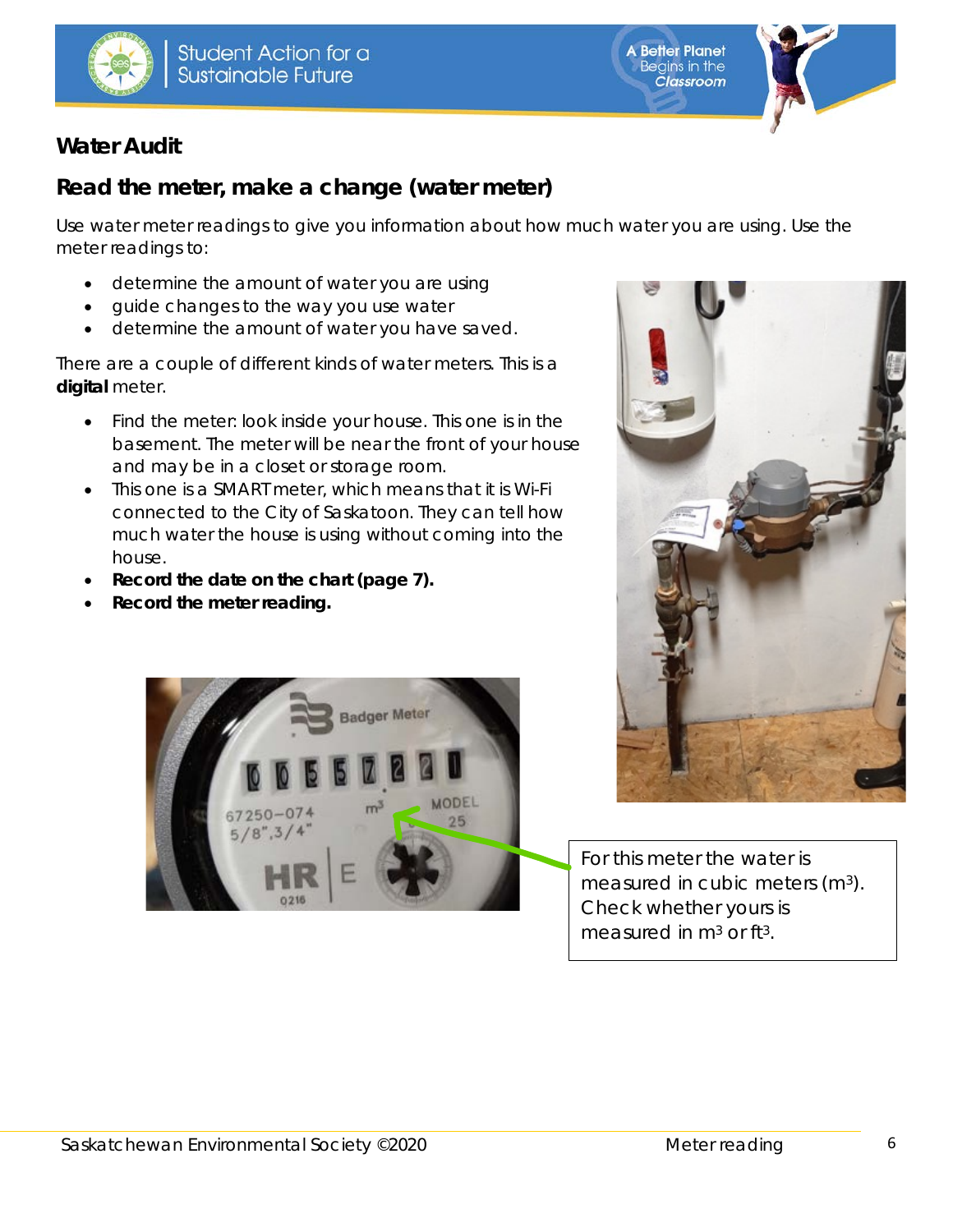



| <b>WATER Digital Meter Readings</b> |                                                                                      |                 |  |  |  |  |  |
|-------------------------------------|--------------------------------------------------------------------------------------|-----------------|--|--|--|--|--|
|                                     | Date                                                                                 | Reading $(m^3)$ |  |  |  |  |  |
| example                             | Dec 18, 2019                                                                         | 557221          |  |  |  |  |  |
| Reading 1                           |                                                                                      |                 |  |  |  |  |  |
| Reading 2, one week later           |                                                                                      |                 |  |  |  |  |  |
|                                     | Make a change                                                                        |                 |  |  |  |  |  |
|                                     |                                                                                      |                 |  |  |  |  |  |
| Reading 3, one week later           |                                                                                      |                 |  |  |  |  |  |
| Pre-audit water use                 |                                                                                      |                 |  |  |  |  |  |
|                                     | Reading 2: ___________ - Reading 1: __________ = ___________ m <sup>3</sup> used     |                 |  |  |  |  |  |
| Post-audit water use                |                                                                                      |                 |  |  |  |  |  |
|                                     | Reading 3: _____________ - Reading 2: __________ = _____________ m <sup>3</sup> used |                 |  |  |  |  |  |
| Water savings                       |                                                                                      |                 |  |  |  |  |  |
|                                     |                                                                                      |                 |  |  |  |  |  |
|                                     |                                                                                      |                 |  |  |  |  |  |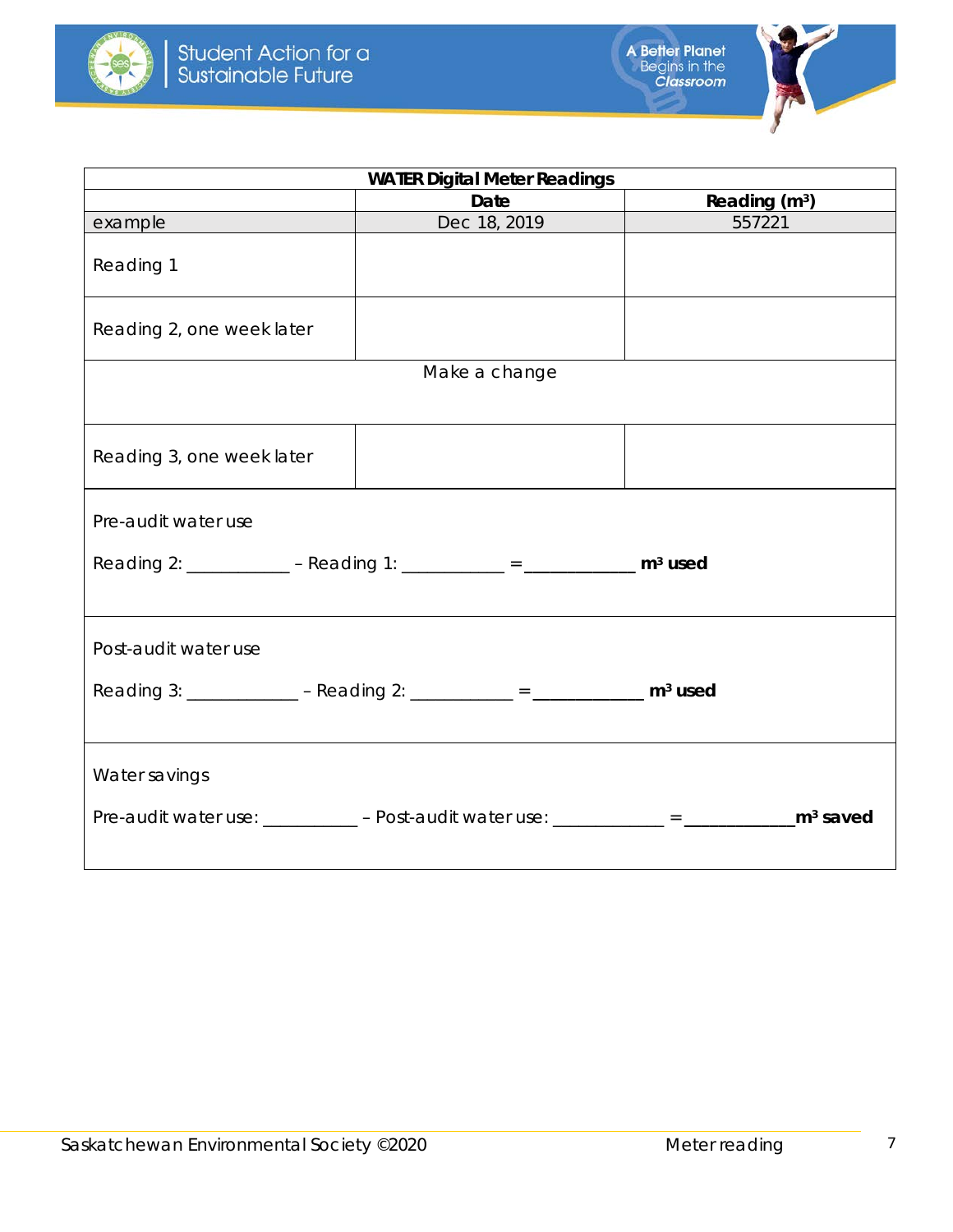

**A Better Planet** Begins in the **Classroom** 

This is a **dial** meter.

- Find the meter: look inside your house. The meter will be near the front of your house and may be in a closet or storage room. (This is a close up of the dials on one that is in the basement.)
- This is a not a SMART meter. You, or a City of Saskatoon employee needs to see and record the reading on the meter.
- **Record the date on the chart (page 9).**
- **Record the meter reading on the chart.**
- **Look at the number written next to each dial. That is the place value of that dial. Be sure to record it in the right column.**
- **If the dial is between two numbers, use the lower number.**



#### **Using data from the charts**

Use the readings to help track water use and water reduction.

Readings 1 and 2 allow you to see how much water has been used over a one-week period.

• Subtract reading 1 from reading 2 to find the water used, for one week, in cubic meters  $(m<sup>3</sup>)$  or cubic feet (ft<sup>3</sup>), depending on the meter. This gives you the water used before the change.

Make a change. Use less water for one week. Here are a few ways to do that:

- Take shorter showers or turn off the tap while you are brushing your teeth.
- Check for leaking toilets and taps and fix them.
- *Optional:* Record the ways you used less water in the chart on page 10.

Take the 3rd reading.

• Subtract reading 2 from reading 3 to find the water used, for one week, in cubic meters (m<sup>3</sup>) or cubic feet (ft<sup>3</sup>) depending on the meter.

How much did you reduce water use?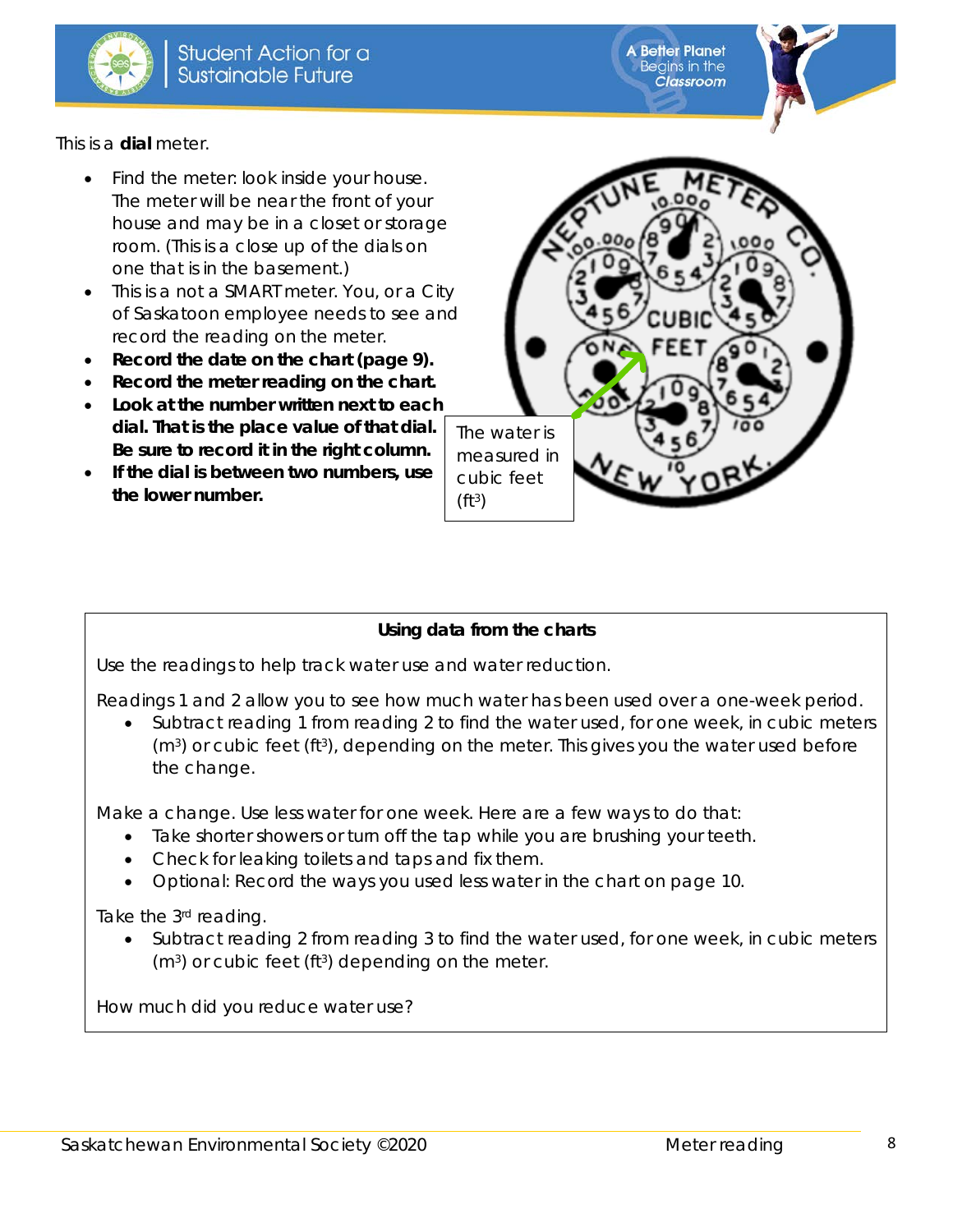



| <b>WATER Dial Meter Readings</b>                                                                                              |                 |               |         |                |      |                |                               |                |        |
|-------------------------------------------------------------------------------------------------------------------------------|-----------------|---------------|---------|----------------|------|----------------|-------------------------------|----------------|--------|
|                                                                                                                               | Date            | Dial readings |         |                |      |                | Reading<br>(f <sup>t3</sup> ) |                |        |
|                                                                                                                               |                 | 1,000,000     | 100,000 | 10,000         | 1000 | 100            | 10 <sup>°</sup>               | one            |        |
| example                                                                                                                       | Dec 18,<br>2019 | <b>NA</b>     | 8       | $\overline{0}$ | 6    | $\mathfrak{Z}$ | $\overline{2}$                | $\overline{0}$ | 806320 |
| Reading 1                                                                                                                     |                 |               |         |                |      |                |                               | $\overline{0}$ |        |
| Reading 2,<br>one week later                                                                                                  |                 |               |         |                |      |                |                               | $\Omega$       |        |
| Make a change                                                                                                                 |                 |               |         |                |      |                |                               |                |        |
| Reading 3,<br>one week later                                                                                                  |                 |               |         |                |      |                |                               | $\overline{0}$ |        |
| Pre-audit water use                                                                                                           |                 |               |         |                |      |                |                               |                |        |
| Reading 2: ____________ - Reading 1: _________ = ______________ ft <sup>3</sup> used                                          |                 |               |         |                |      |                |                               |                |        |
| Post-audit water use                                                                                                          |                 |               |         |                |      |                |                               |                |        |
| Reading 3: _____________ - Reading 2: __________ = _____________ m <sup>3</sup> used                                          |                 |               |         |                |      |                |                               |                |        |
| Water savings                                                                                                                 |                 |               |         |                |      |                |                               |                |        |
| Pre-audit water use: $\frac{1}{2}$ - Post-audit water use: $\frac{1}{2}$ = $\frac{1}{2}$ = $\frac{1}{2}$ m <sup>3</sup> saved |                 |               |         |                |      |                |                               |                |        |